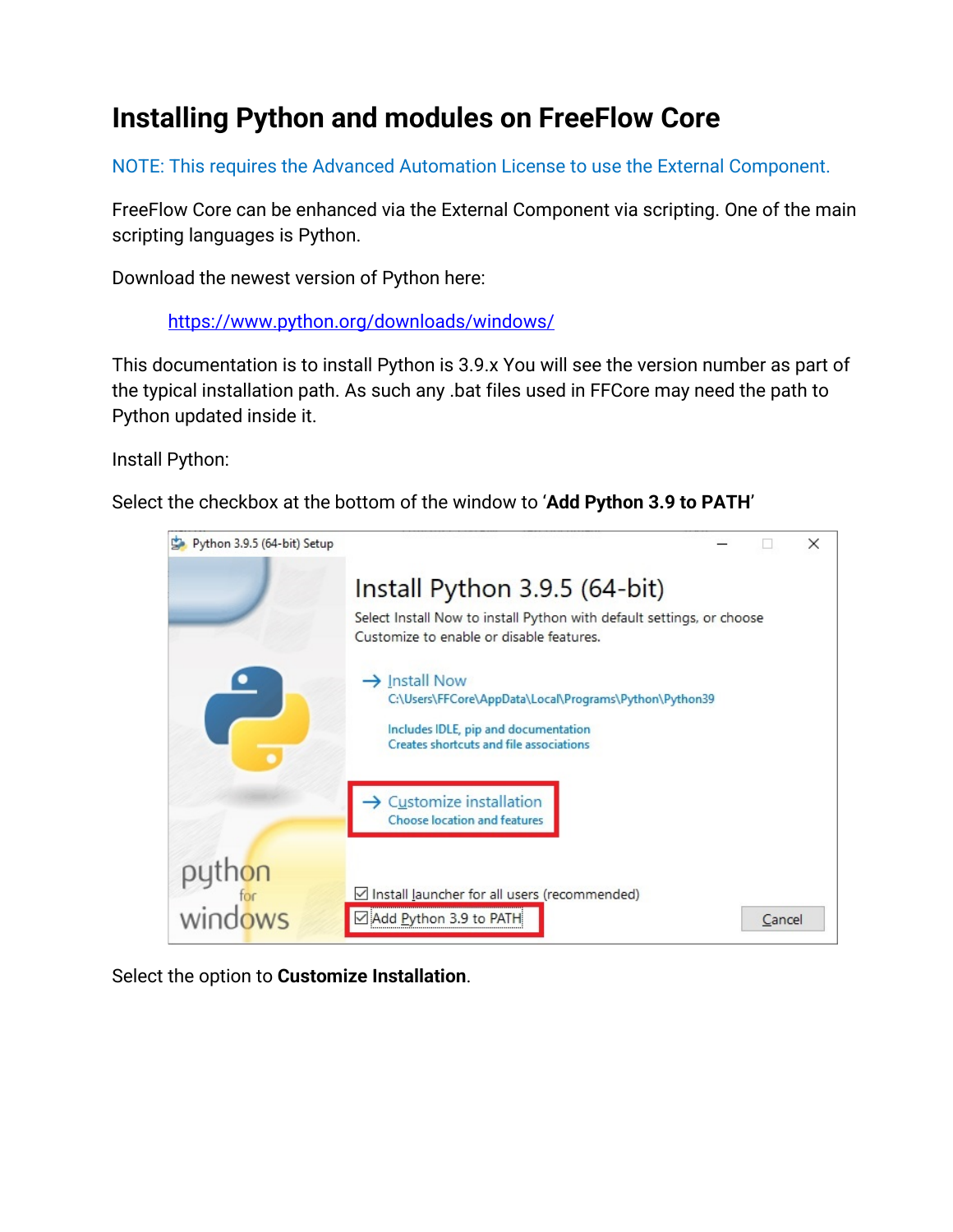Select the checkbox '**for all users (requires elevation)**'.



#### Select **Next**.

Select the checkbox '**Install for all users'**:

| Python 3.9.5 (64-bit) Setup  |                                                                                                                                                                                                                                                                                                                                      |  |                         | × |  |  |
|------------------------------|--------------------------------------------------------------------------------------------------------------------------------------------------------------------------------------------------------------------------------------------------------------------------------------------------------------------------------------|--|-------------------------|---|--|--|
|                              | <b>Advanced Options</b><br>□ Install for all users<br>☑ Associate files with Python (requires the py launcher)<br>$\triangle$ Create shortcuts for installed applications<br>Add Python to environment variables<br>Precompile standard library<br>Download debugging symbols<br>Download debug binaries (requires VS 2017 or later) |  |                         |   |  |  |
| $\overline{\phantom{a}}$ for | Customize install location<br>C:\Python39<br><b>Back</b><br>Install                                                                                                                                                                                                                                                                  |  | <b>Browse</b><br>Cancel |   |  |  |

Then **CHANGE** the install location to a simple path like C:\Python39 as shown above.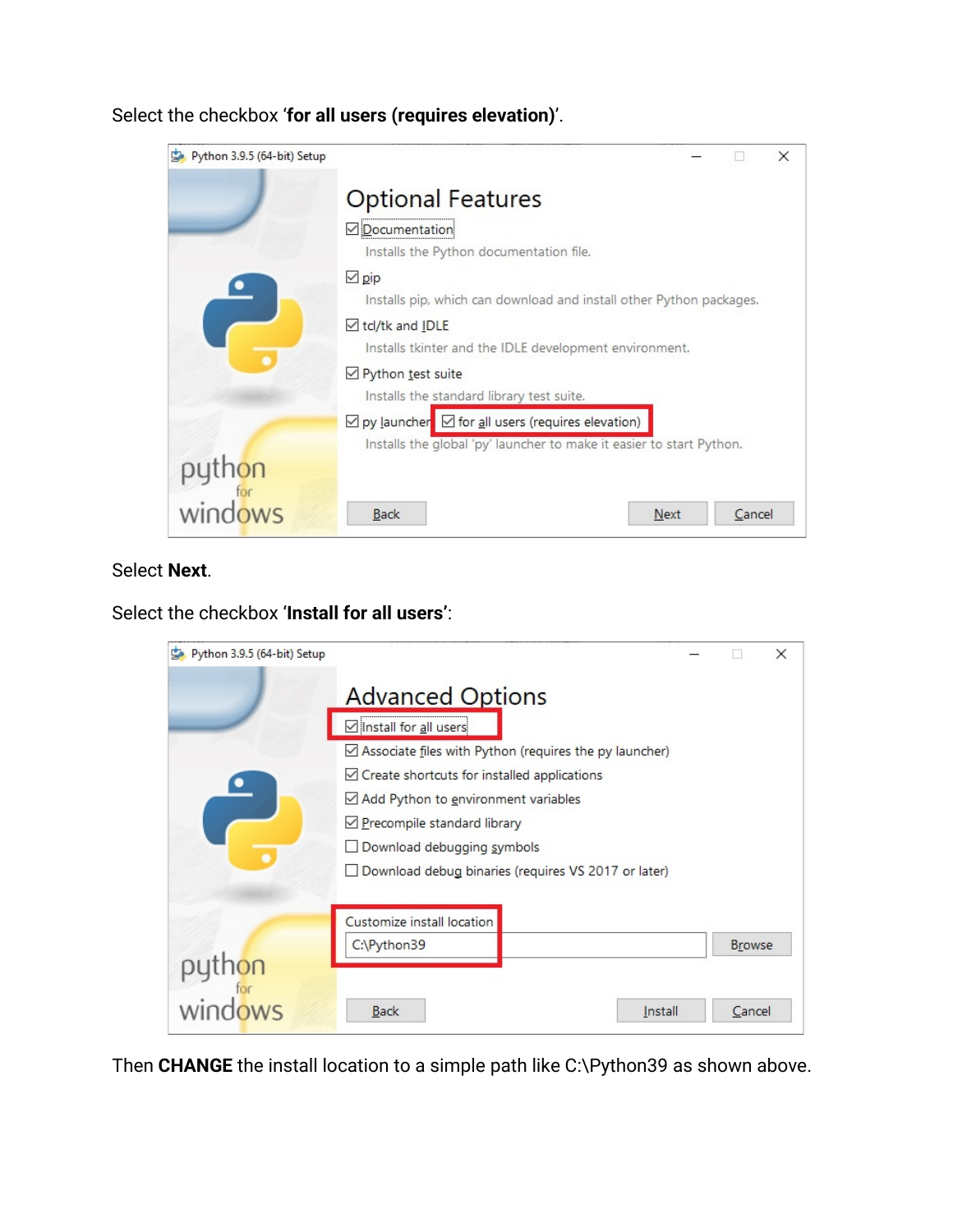Write this location down as you will need this path to update the .bat scripts that will call the Python scripts.

**NOTE**: If the installation path is left as the default, then it is a long path, and if the path is into 'Program Files' then the install will go in ok, but all the add on modules will typically FAIL during installation and get placed into the incorrect location and will not function when called inside FreeFlow Core. Use the recommended path shown above to avoid these issues.

#### Select **INSTALL**.



Select '**Disable path length limit'**, then select **Close**.

Installation complete.

Continued next page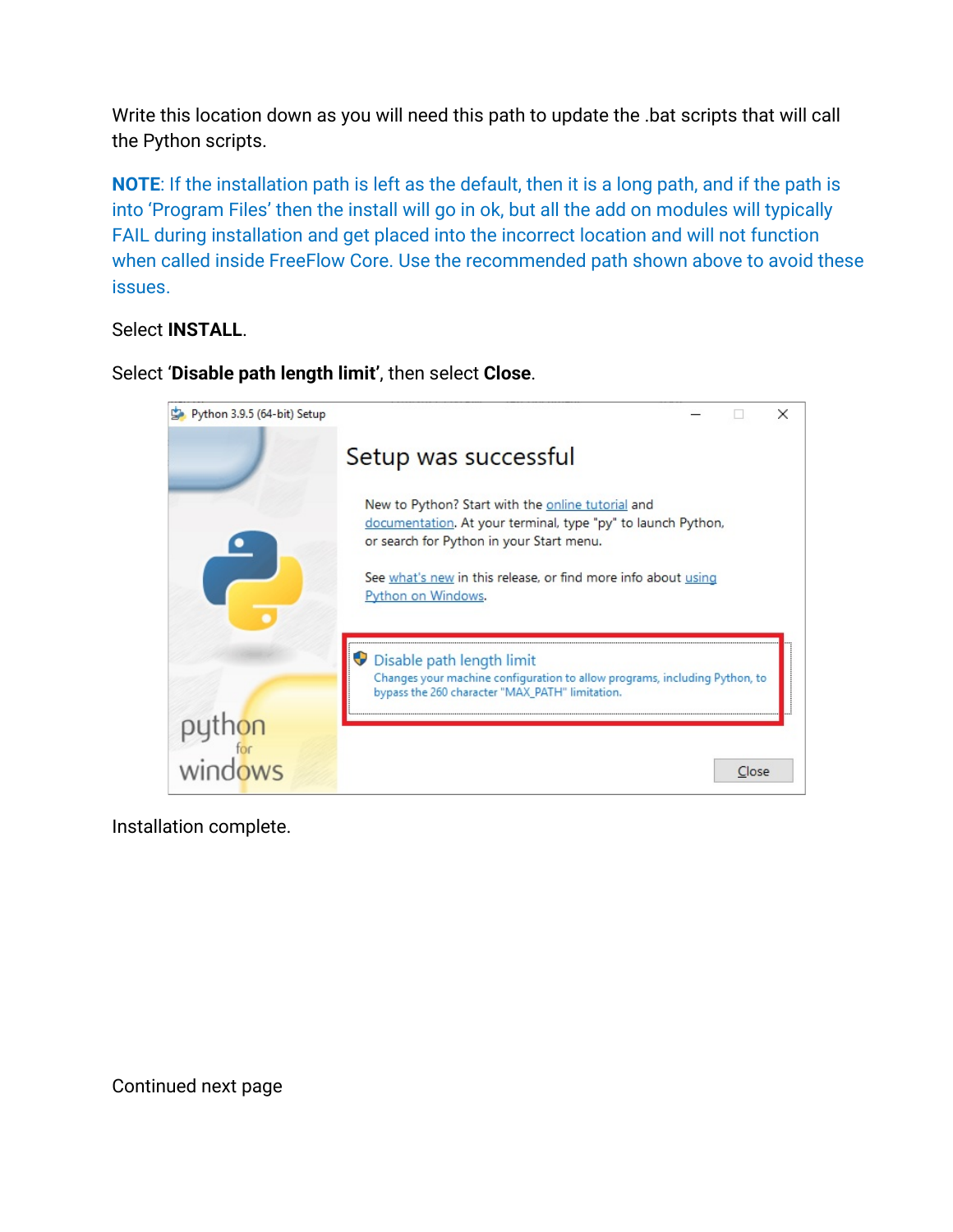# **Upgrading PIP and installing modules**

PIP is a component used in Python. When installing new modules, you will get warnings about new pip updates that are available.

Of course, you must install Python before you can upgrade pip.

After the installation of Python, click on the '**Start'** menu, then type '**Command Prompt'**. After you type a few characters it should appear at the top of the menu.

Right click on '**Command Prompt**' and select '**Run as Administrator'**:

| ஈ              |             | έO,                    |                                  |                   |  |  |
|----------------|-------------|------------------------|----------------------------------|-------------------|--|--|
|                | Best match  |                        |                                  |                   |  |  |
| Command Prompt |             |                        |                                  |                   |  |  |
|                | Desktop app |                        | Run as administrator             |                   |  |  |
|                | Settings    | $\sqcup_{\mathcal{O}}$ | Run as different user            |                   |  |  |
|                | Replace Com | D I                    | Open file location               | PowerShell when u |  |  |
|                |             |                        | <b>-</b> $\uparrow$ Pin to Start |                   |  |  |
|                |             |                        | → Pin to taskbar                 |                   |  |  |
|                |             |                        |                                  |                   |  |  |

Type the following to upgrade pip:

### **Python.exe -m pip install –upgrade pip**

|                                    | C:\Windows\syster <mark>32&gt;python.exe -m pip install --upgrade pip</mark>               |  |
|------------------------------------|--------------------------------------------------------------------------------------------|--|
|                                    | Requirement already s <del>acisfied. pip in c. pychonsio\ifb\sice-p</del> ackages (21.2.3) |  |
| Collecting pip                     |                                                                                            |  |
|                                    | Downloading pip-21.3.1-py3-none-any.whl (1.7 MB)                                           |  |
|                                    | 1.7 MB 3.3 MB/s                                                                            |  |
| Installing collected packages: pip |                                                                                            |  |
| Attempting uninstall: pip          |                                                                                            |  |
|                                    | Found existing installation: pip 21.2.3                                                    |  |
| Uninstalling pip-21.2.3:           |                                                                                            |  |
|                                    | Successfully uninstalled pip-21.2.3                                                        |  |
| Successfully installed pip-21.3.1  |                                                                                            |  |
|                                    |                                                                                            |  |
| C:\Windows\system32>_              |                                                                                            |  |
|                                    |                                                                                            |  |